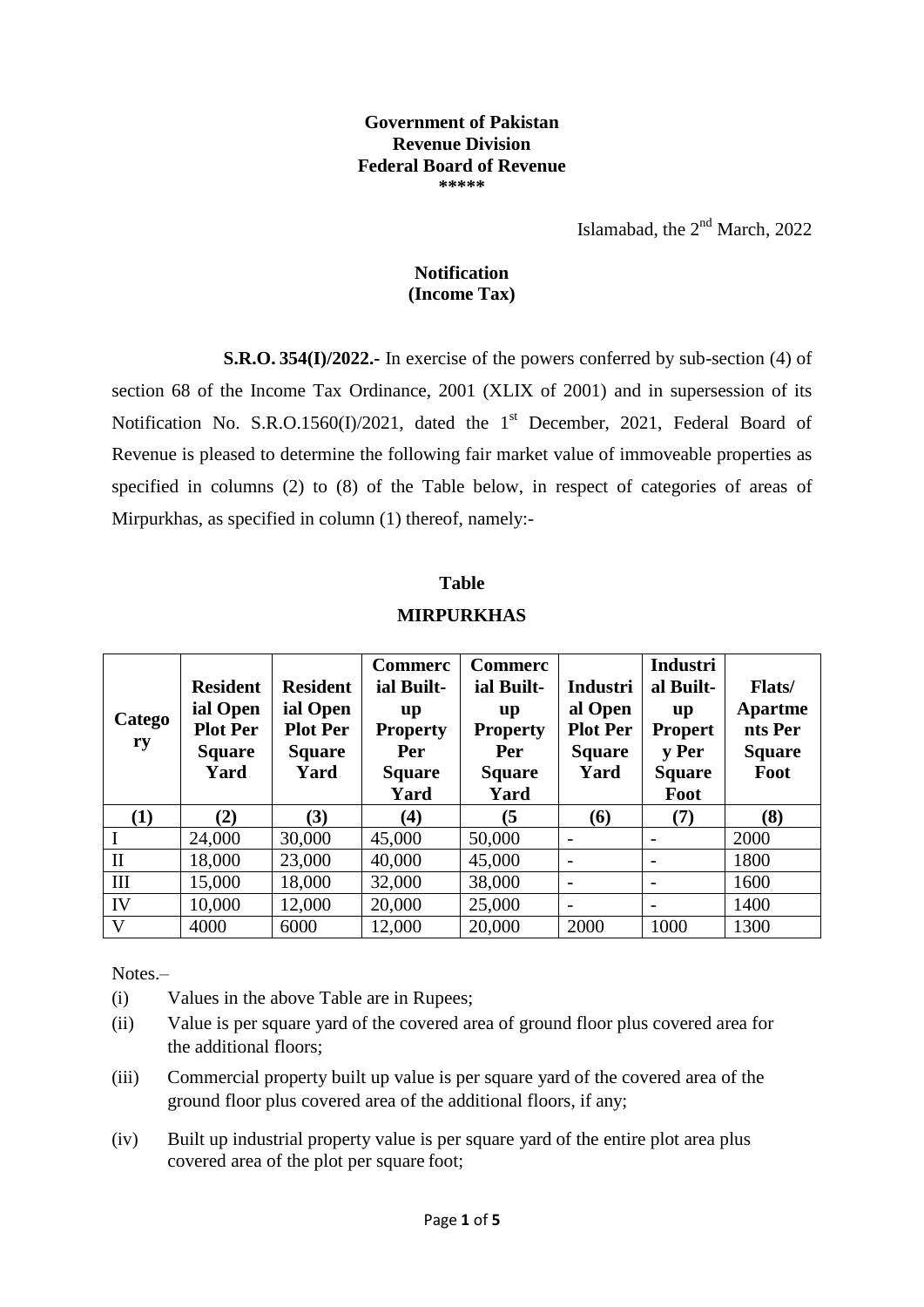- (v) The value in respect of a residential building consisting of more than one storey shall be increased by 25% for each additional storey i.e. value of each storey other than ground floor shall be calculated  $@$  25% of the value of the ground floor;
- (vi) A property which does not appear to fall in any of the categories shown in the below Appendix shall be deemed to fall in the adjacent lowest category of the Appendix;
- (vii) Where the land has been granted for more than one purpose viz. residential, commercial and industrial, the valuation in such case shall be the mean/average of the prescribed values;
- (viii) Flat means the covered residential tenement having separate property unit number/sub- property unit number;
- (ix) In residential, multi storey building, additional storey shall be charged if it consists of bed room and bath room; and
- (x) Area-wise categories are prescribed in the following Appendix:-

| APPENDIX |  |
|----------|--|
|          |  |

|         | Category-I                                                                 |
|---------|----------------------------------------------------------------------------|
| Sr. No. | <b>Areas</b>                                                               |
| 1.      | Station Road / M.A Jinnah Road                                             |
| 2.      | New Town                                                                   |
| 3.      | Dholanabad                                                                 |
| 4.      | Lalchand Garden / Bagh                                                     |
| 5.      | Shahi Bazar / Sarafa Bazar                                                 |
| 6.      | Khisak Pura                                                                |
| 7.      | Tourabad                                                                   |
| 9.      | <b>Hirabad Chowk</b>                                                       |
| 10.     | Kari Quarters                                                              |
| 11.     | Lal Para                                                                   |
| 12.     | Madina Masjid Road Chowk                                                   |
| 13.     | Guardawara Chowk                                                           |
| 14.     | <b>Baldia Chowk</b>                                                        |
| 15.     | <b>Session Court Road</b>                                                  |
| 16.     | <b>Jameel Shaheed Road</b>                                                 |
| 17.     | Iqba Road                                                                  |
| 18.     | Satellite Town "A" (Road facing Chandni Chowk to JarwariShakhChowk)        |
| 19.     | <b>Lalchand Market</b>                                                     |
| 20.     | Pahloo Mal Moti Ram Colony                                                 |
| 21.     | All schemes situated on Main Hyderabad Road from State Life Building up to |
|         | <b>Ring Road</b>                                                           |

|                | Category-II      |
|----------------|------------------|
| <b>Sr. No.</b> | <b>Areas</b>     |
| . .            | <b>Khad Plot</b> |
| ٠.             | Lalchandabad     |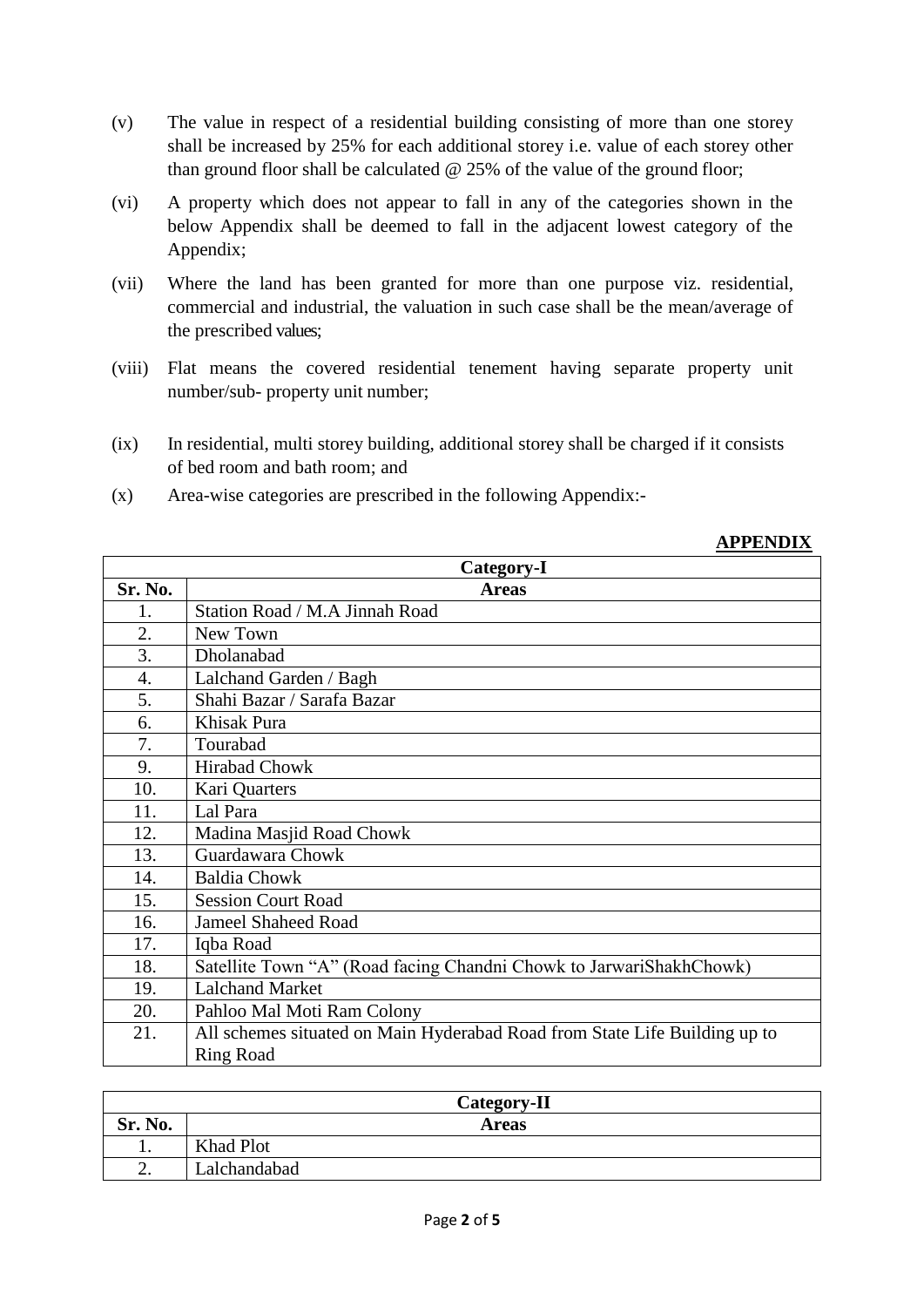| 3.  | Nai Para                                                                  |
|-----|---------------------------------------------------------------------------|
| 4.  | Jamanadas Colony Phase-I &II                                              |
| 5.  | Ahmedani Colony                                                           |
| 6.  | <b>Ishaque Colony</b>                                                     |
| 7.  | <b>Adam Town</b>                                                          |
| 8.  | Thomasabad                                                                |
| 9.  | Garibabad                                                                 |
| 10. | Muslimabad                                                                |
| 11. | Kahu Bazar                                                                |
| 13. | Satellite Town "A"& "B"                                                   |
| 14. | Noor Shah Colony                                                          |
| 15. | Mir Nagar                                                                 |
| 16. | Chaki Para                                                                |
| 17. | Anaaj Mandi Road                                                          |
| 18. | Fateh Masjid Road                                                         |
| 19. | PuraniSubzi Mandi Road                                                    |
| 20. | Umerkot Road (from Post Office Chowk to Ali Medicare)                     |
| 21. | G.M. Town                                                                 |
| 22. | Peer Colony                                                               |
| 23. | <b>Eiffel Tower</b>                                                       |
| 24. | All schemes situated on Main Hyderabad Road except as given in Category-I |

| <b>Category-III</b> |                                  |  |
|---------------------|----------------------------------|--|
| Sr. No.             | <b>Areas</b>                     |  |
| 1.                  | Johar Colony                     |  |
| 2.                  | Nawab Colony                     |  |
| 3.                  | Mir Farm Colony                  |  |
| 4.                  | Old Bakra Piri                   |  |
| 5.                  | Gaushala                         |  |
| 6.                  | Tata Mill                        |  |
| 7.                  | <b>Bashirabad Town</b>           |  |
| 8.                  | Hameedpura Colony No.01, 02 & 03 |  |
| 9.                  | Bhansingabad / Aurangabad        |  |
| 10.                 | Satellite Town "C"& "D"          |  |
| 11.                 | Rahim Nagar                      |  |
| 12.                 | Nult para / Ayoub Nagar          |  |
| 13.                 | DehPanhawarki Colony             |  |
| 14.                 | Gulshan-e-Uamair                 |  |
| 15.                 | Rehmania Colony                  |  |
| 16.                 | Mir Lutufullah / Colony          |  |
| 17.                 | Mir Allah Bachayo Colony         |  |
| 18.                 | Habib Colony                     |  |
| 19.                 | Model Town                       |  |
| 20.                 | Gulberg Town                     |  |
| 21.                 | <b>Cattle Colony</b>             |  |
| 22.                 | Ali Town Phase I & II            |  |
| 23.                 | Gulshan-e-Haider                 |  |
| 24.                 | Khayaban-e-Yousuf Phase, I & II  |  |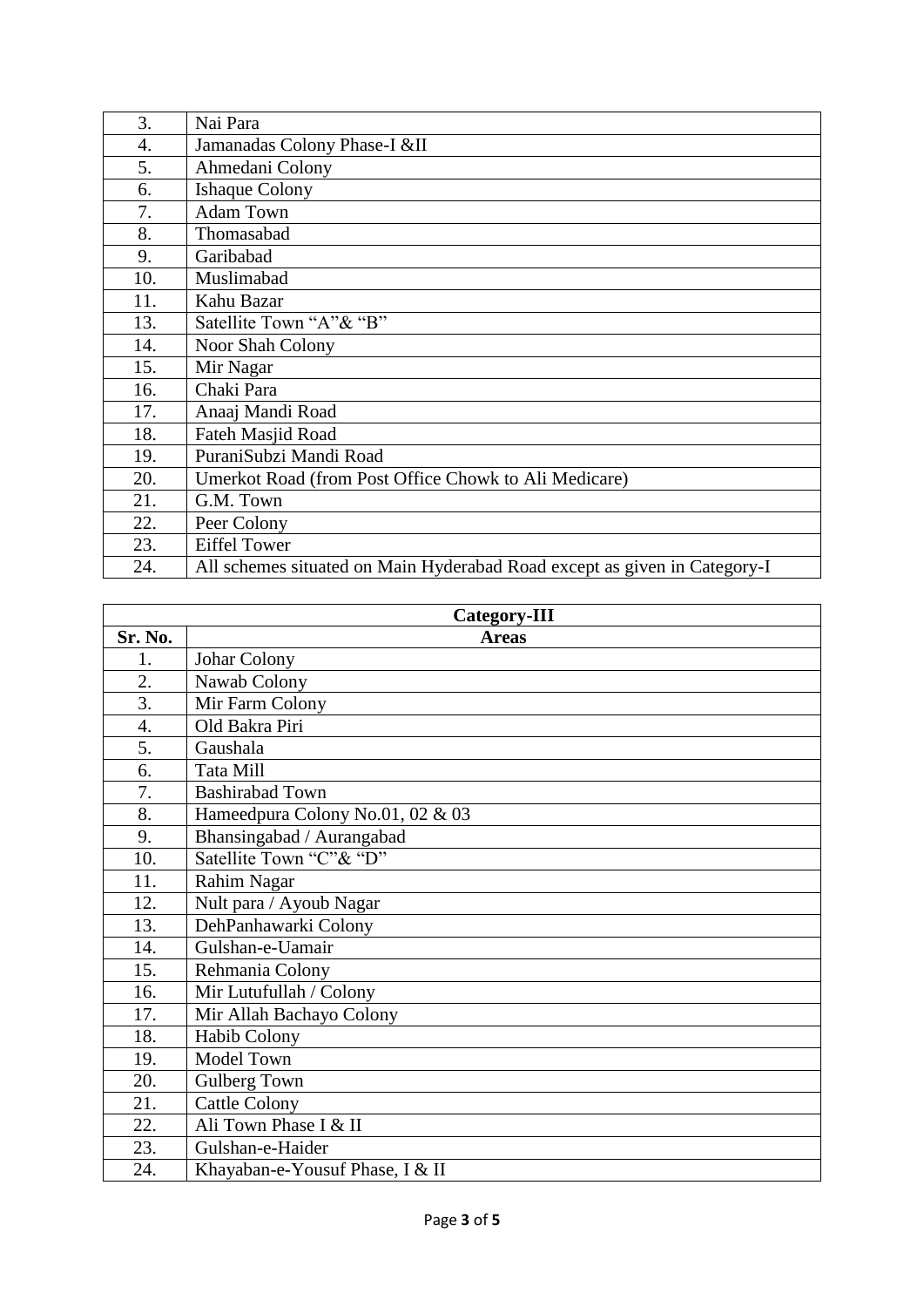| 25. | Bagh-e-Bashir Phase I,II & III            |
|-----|-------------------------------------------|
| 26. | G.M. Town Phase I                         |
| 27. | Gulshan-e-Hasnain                         |
| 28. | Mir Road                                  |
| 29. | Gulshan-e-Rehmat                          |
| 30. | Gulistan-e-Iqbal / Iqbal Town / Raja Town |
| 31. | <b>Karrenabad Town</b>                    |
| 32. | Soomra Para                               |
| 33. | Gulshan-e-Kainat                          |
| 34. | Touheedabad                               |
| 35. | Gulshan-e-Raheem                          |
| 36. | Paradise Housing Scheme                   |
| 37. | Misri Farm Housing Scheme                 |
| 38. | Khayaban-e-Sultan Housing Scheme          |

| Category-IV      |                                      |  |
|------------------|--------------------------------------|--|
| Sr. No.          | <b>Areas</b>                         |  |
| 1.               | <b>Rafsar Town</b>                   |  |
| 2.               | Sohail Town                          |  |
| 3.               | Mehran Town                          |  |
| 4.               | Tarique Town                         |  |
| $\overline{5}$ . | <b>Liaquat Town</b>                  |  |
| 6.               | <b>Azra Town</b>                     |  |
| 7.               | Gulshan-e-Iqbal                      |  |
| 8.               | Railway Housing Society              |  |
| 9.               | Gulshan-e-Latif Town /Latifabad Town |  |
| 10.              | Zeeshan Town                         |  |
| 12.              | <b>Bahrain Town</b>                  |  |
| 13.              | Ghouse-e-Azam City                   |  |
| 14.              | Gulshan-e-Murtaza                    |  |
| 15.              | Pak Colony                           |  |
| 16.              | <b>Volkart Town</b>                  |  |
| 17.              | Mansoorabad                          |  |
| 18.              | <b>Siyal Colony</b>                  |  |
| 19.              | <b>Agricultural Market</b>           |  |
| 20.              | <b>Akhtar Colony</b>                 |  |
| 21.              | Mehmoodabad Colony                   |  |
| 22.              | Khipro Road                          |  |
| 23.              | <b>Umerkot Road</b>                  |  |
| 24.              | Harchand Rai Colony                  |  |
| 25.              | Rewachand Garden                     |  |
| 26.              | Mollchand Garden                     |  |
| 27.              | Hirabad                              |  |
| 28.              | Mohammedi Town                       |  |

|         | Category-V   |
|---------|--------------|
| Sr. No. | <b>Areas</b> |
| . .     | Jsmanabad    |